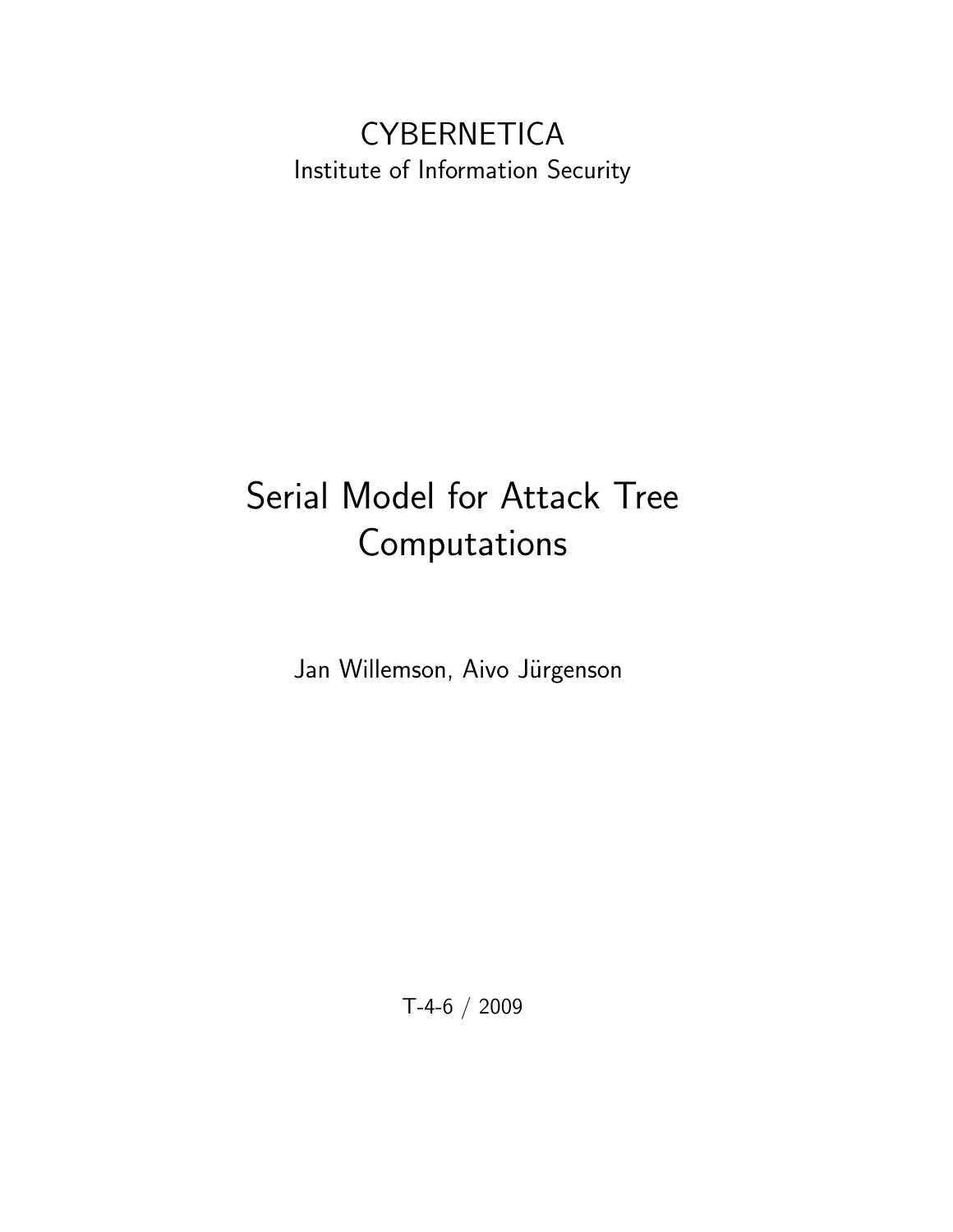Copyright (c)2009 Jan Willemson<sup>1</sup>, Aivo Jürgenson<sup>2</sup>. <sup>1</sup> AS Cybernetica, Institute of Information Security <sup>2</sup> Tallinn University of Technology, Institute of Informatics The research reported here was supported by:

- 1. Estonian Science foundation, grant(s) No. 7081,
- 2. the target funded theme SF0012708s06 "Theoretical and Practical Security of Heterogenous Information Systems",
- 3. the European Regional Development Fund through the Estonian Center of Excellence in Computer Science, EXCS, and the Software Technology and Applications Competence Centre, STACC,

All rights reserved. The reproduction of all or part of this work is permitted for educational or research use on condition that this copyright notice is included in any copy. Cybernetica research reports are available online at http://research.cyber.ee/ Mailing address: AS Cybernetica Akadeemia tee 21 12618 Tallinn Estonia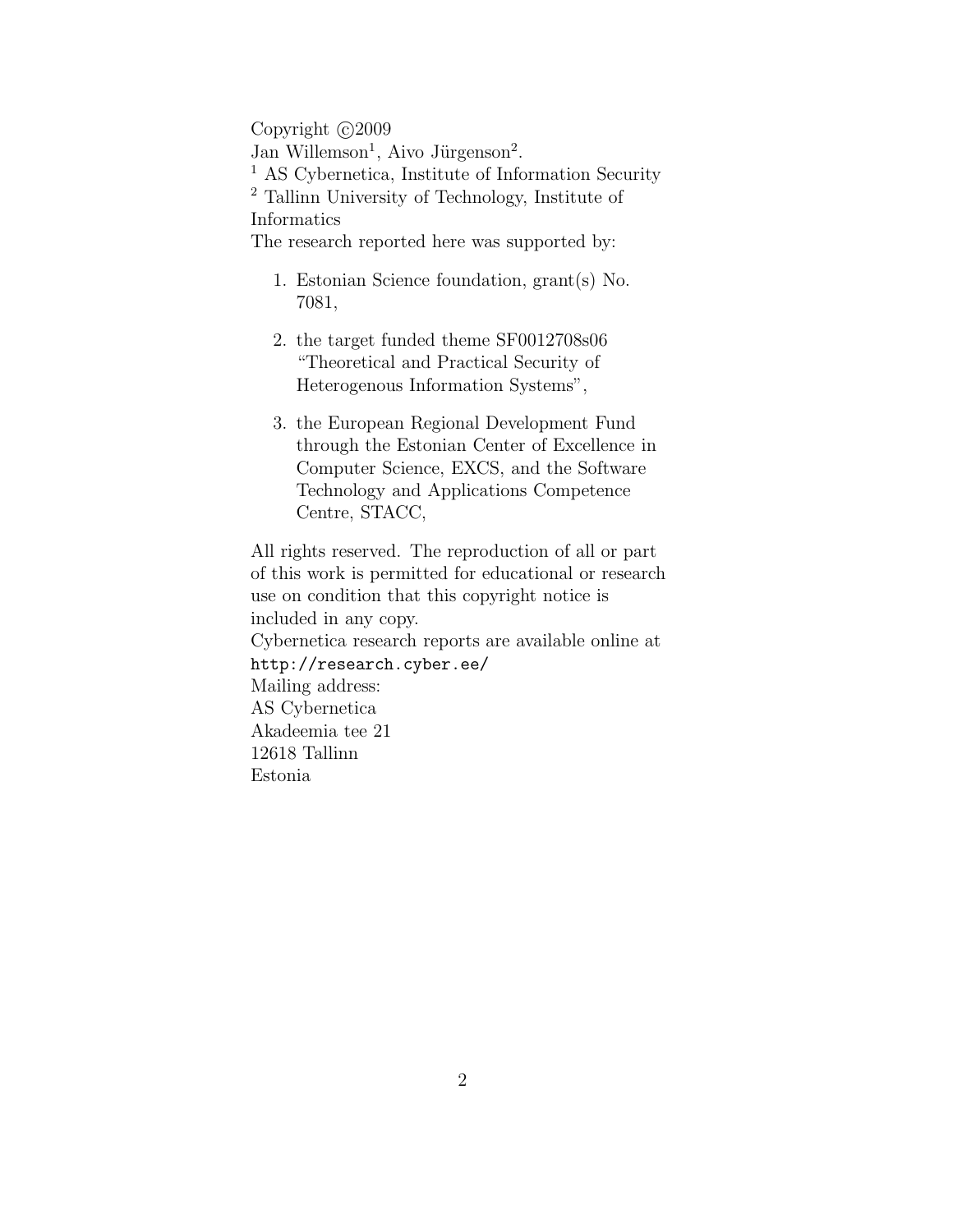## Serial Model for Attack Tree Computations

Jan Willemson, Aivo Jürgenson

January 25, 2010

#### Abstract

In this paper we extend the standard attack tree model by introducing temporal order to the attacker's decision making process. This will allow us to model the attacker's behaviour more accurately, since this way it is possible to study his actions related to dropping some of the elementary attacks due to them becoming obsolete based on the previous success/failure results. We propose an efficient algorithm for computing the attacker's expected outcome based on the given order of the elementary attacks and discuss the pros and cons of considering general rooted directed acyclic graphs instead of plain trees as the foundations for attack modeling.

#### 1 Introduction

Attack tree (also called threat tree) approach to security evaluation is several decades old. It has been used for tasks like fault assessment of critical systems [15] or software vulnerability analysis [16, 11]. The approach was first applied in the context of information systems (so-called *threat logic trees*) by Weiss [17] and later more widely adapted to information security by Bruce Schneier [14]. We refer to [5, 6] for good overviews on the development and applications of the methodology.

Since their first introduction, attack trees have been used to describe attacks against various real-world applications like Border Gateway Protocol [4], SCADA protocols [3] and e-voting infrastructures [2]. Attack trees have found their place in computer science education [13] and several support tools like  $AttackTree + 1$  and  $SecurlTree^2$  have been developed.

Early approaches to attack tree modeling were mostly concerned with just categorising the attacks [4] or modeling the attacker's behaviour by one

<sup>1</sup>http://www.isograph-software.com/atpover.htm

 $^{2}$ http://www.amenaza.com/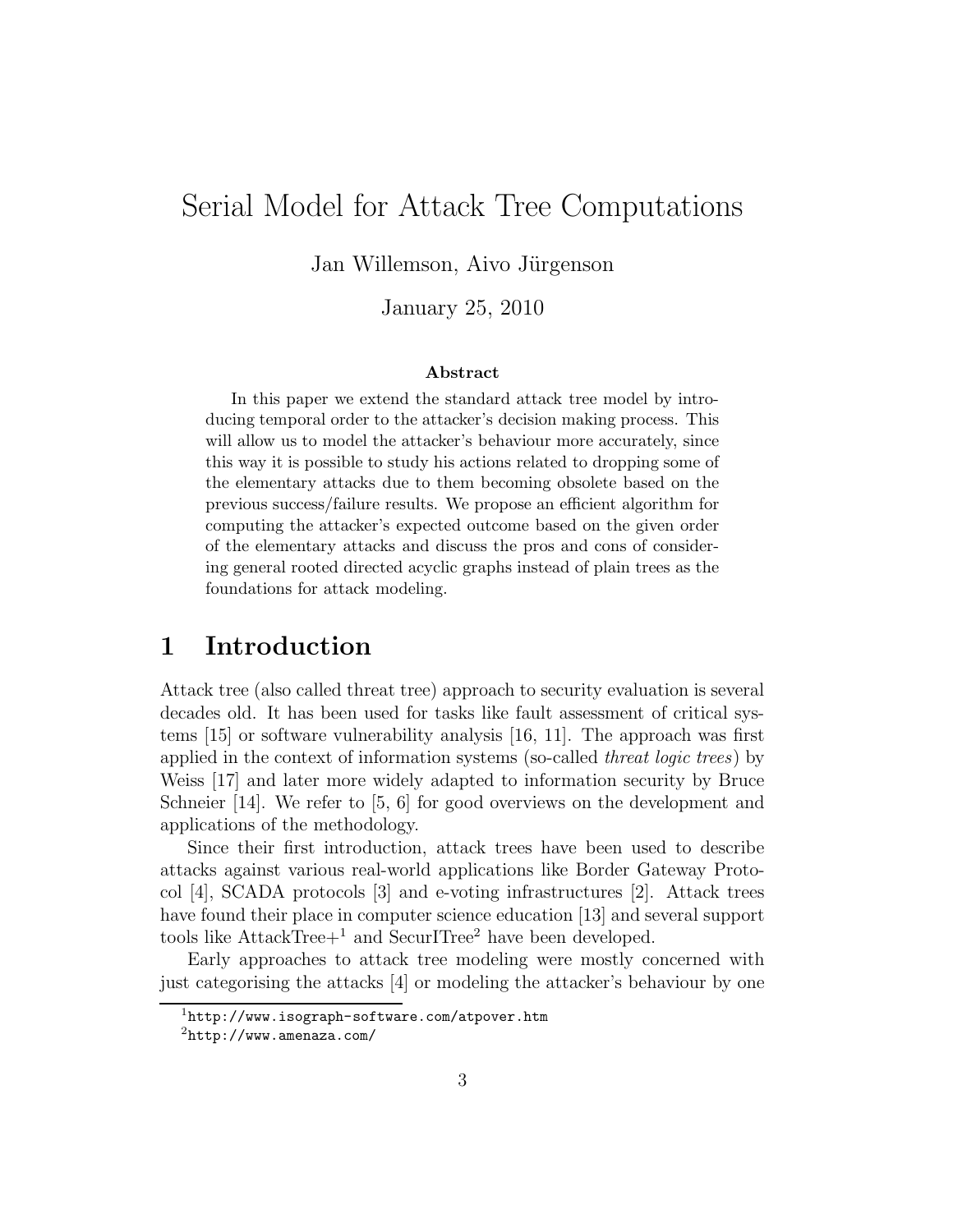specific parameter of the attacks like the cost, difficulty or severity [14, 3, 10]. A substantial step forward was taken by Buldas *et al.* [1] who introduced the idea of game-theoretic modelling of the attacker's decision making process based on several interconnected parameters like the cost, risks and penalties associated with different elementary attacks. This approach was later refined by Jürgenson and Willemson  $[7, 8]$  and applied to the analysis of the security of several e-voting solutions by Buldas and Mägi [2].

So far, practically all the research in the field of attack trees has concentrated on what one could call a parallel model  $[17, 14, 11, 4, 3, 12, 10, 1, 7, 2, 1]$ 8]. Essentially, the model assumes that all the elementary attacks take place simultaneously and hence the attacker's possible decisions based on success or failure of some of the elementary attacks are ignored. However, as noted already in [8], this model is unrealistic. In practice, the attacker is able to order his actions and try different alternative scenarios if some others fail or to stop trying altogether if some critical subset of elementary attacks has already failed or succeeded. Not risking with the hopeless or unnecessary attempts clearly reduces the amount of potential penalties and hence increases the attacker's expected outcome.

The main contribution of this paper is to surpass this shortcoming by introducing what one could call a serial model for attack trees. We extend the basic parallel model with temporal order of the elementary attacks and give the attacker some flexibility in skipping some of them or stopping the attack before all of the elementary attacks have been tried. The other contribution is a generalisation of the attack tree approach to accommodate arbitrary rooted directed acyclic graphs, which will enable us to conveniently ensure consistency of our computations in the general framework proposed by Mauw and Oostdijk [10].

The paper is organised as follows. In Section 2 we first briefly review the basic multi-parameter attack tree model. Sections 3 and 4 extend it by introducing attack descriptions based on general Boolean functions, and temporal order of elementary attacks, respectively. Section 5 presents an efficient algorithm for computing the attacker's expected outcome of the attack tree with the predefined order of leaves. Finally, Section 6 draws some conclusions and sets directions for further work.

## 2 The Attack Tree Model

Basic idea of the attack tree approach is simple  $-$  the analysis begins by identifying one *primary threat* and continues by dividing the threat into subattacks, either all or some of them being necessary to materialise the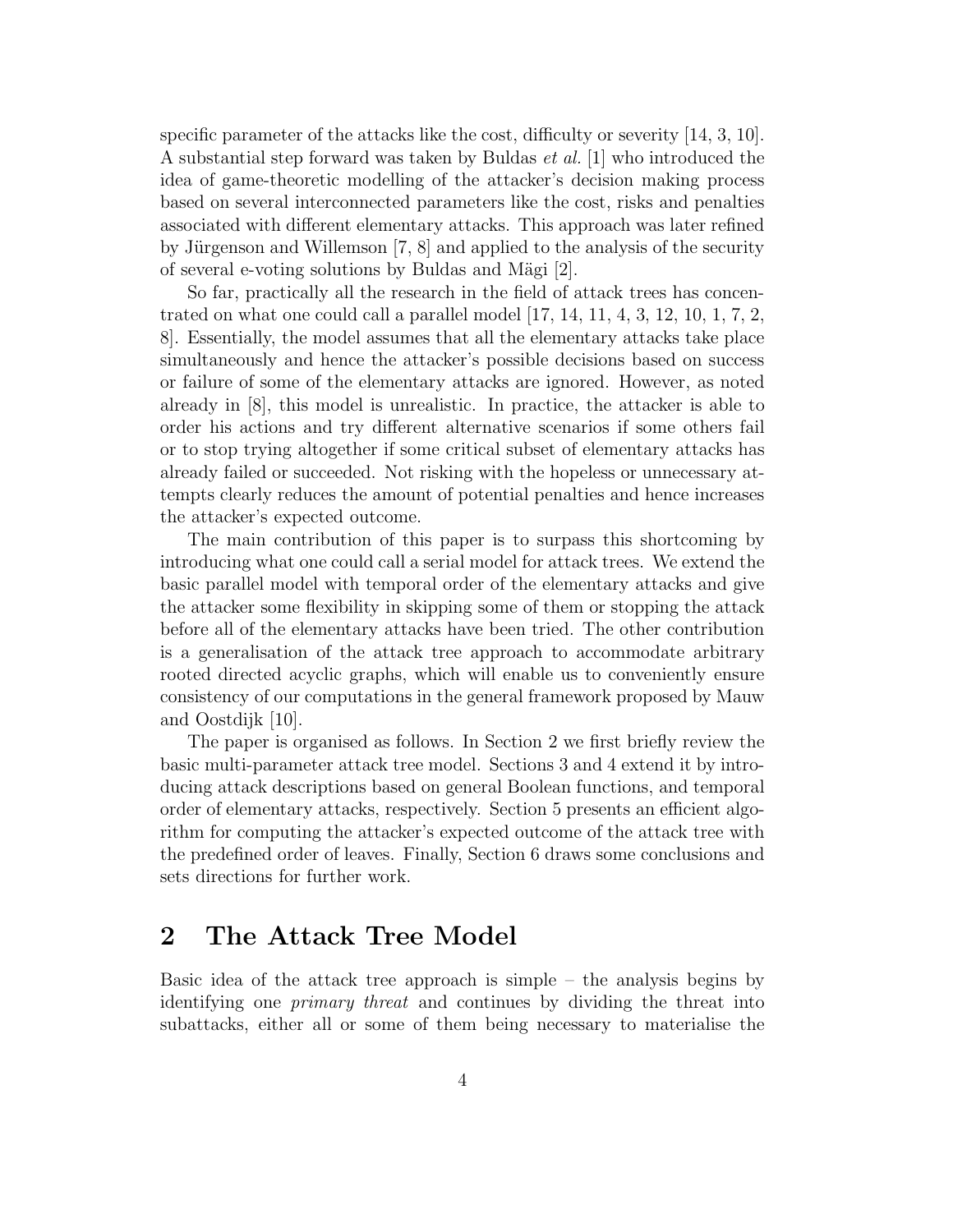primary threat. The subattacks can be divided further etc., until we reach the state where it does not make sense to divide the resulting attacks any more; these kinds of non-splittable attacks are called *elementary attacks* and the security analyst will have to evaluate them somehow. During the splitting process, a tree is formed having the primary threat in its root and elementary attacks in its leaves. Using the structure of the tree and the estimations of the leaves, it is then (hopefully) possible to give some estimations of the root node as well. In practice, it mostly turns out to be sufficient to consider only two kinds of splits in the internal nodes of the tree, giving rise to AND- and OR-nodes. As a result, an AND-OR-tree is obtained, forming the basis of the subsequent analysis.

The crucial contribution of Buldas *et al.* [1] was the introduction of four game-theoretically motivated parameters for each leaf node of the tree. This approach was later optimised in [8], where the authors concluded that only two parameters suffice. Following their approach, we consider the set of elementary attacks  $\mathcal{X} = \{X_1, X_2, \ldots, X_n\}$  and give each one of them two parameters:

- $p_i$  success probability of the attack  $X_i$ ,
- Expenses<sub>i</sub> expected expenses (i.e. costs plus expected penalties) of the attack  $X_i$ .

Besides these parameters, there is a global value Gains expressing the benefit of the attacker if he is able to materialise the primary threat.

In the parallel model of [8], the expected outcome of the attacker is computed by maximising the expression

$$
\text{Outcome}_S = p_S \cdot \text{Gains} - \sum_{X_i \in S} \text{Expenses}_i \tag{1}
$$

over all the assignments  $S \subseteq \mathcal{X}$  that make the Boolean formula  $\mathcal{F}$ , represented by the attack tree, true. (Here  $p<sub>S</sub>$  denotes the success probability of the primary threat.) Like in the original model of Buldas *et al.* [1], we assume that the attacker behaves rationally, i.e. he attacks only if there is an attack scenario with a positive outcome. The defender's task is thus achieving a situation where all the attack scenarios would be non-beneficial for the attacker.

Our aim is to develop this model in two directions. In Section 3 we will generalise the attack tree model a bit to allow greater flexibility and expressive power of our model, and in Section 4 we will study the effects of introducing linear (temporal) order to the set of elementary attacks.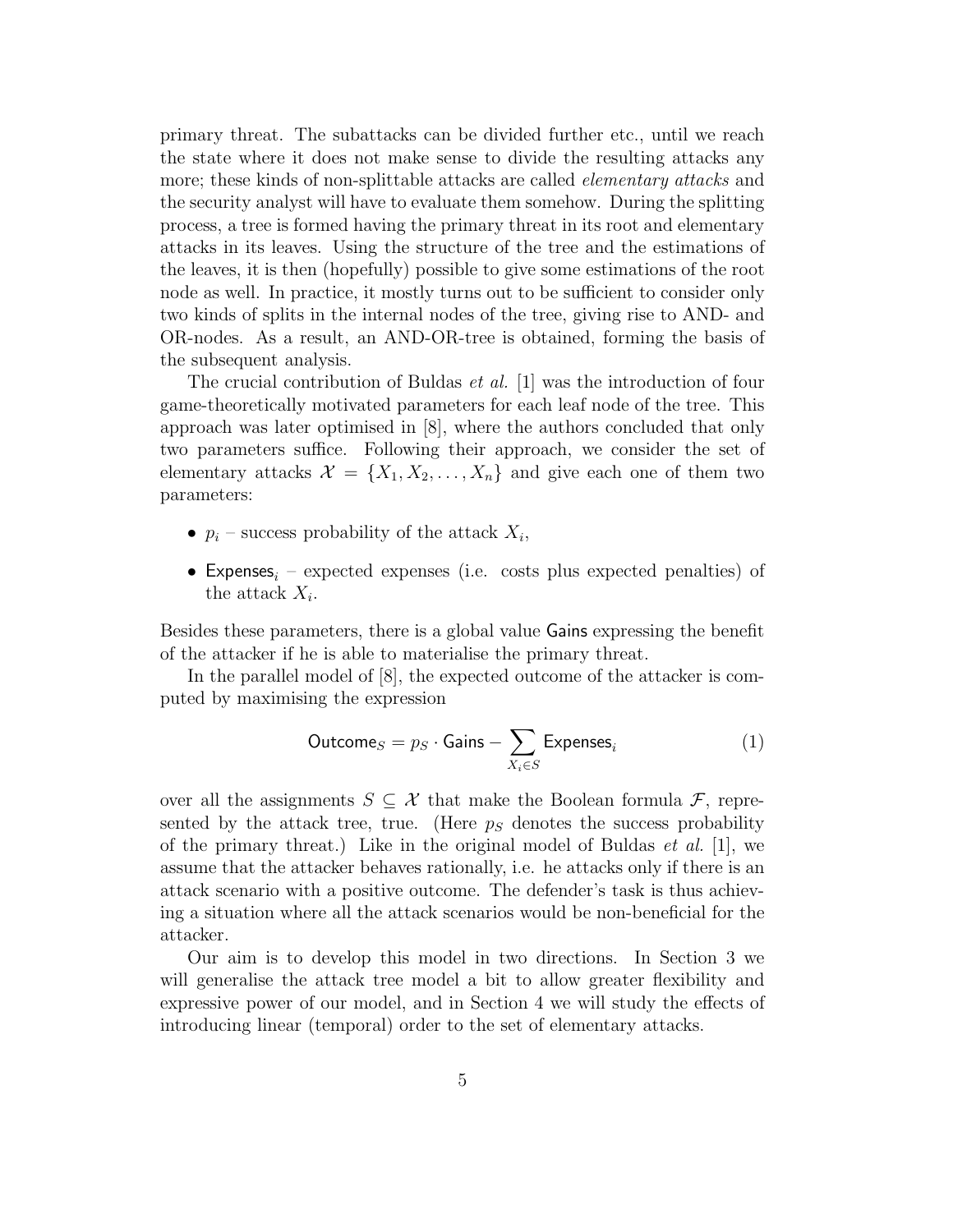3 Attack Descriptions as Monotone Boolean Functions

Before proceeding, we briefly discuss a somewhat different perspective on attack tree construction. Contrary to the standard top-down ideology popularised by Schneier [14], a bottom-up approach is also possible. Say, our attacker has identified the set of elementary attacks  $\mathcal X$  available to him and he needs to figure out, which subsets of  $\mathcal X$  are sufficient to mount the root attack. In this paper we assume that the set of such subsets is monotone, i.e. if some set of elementary attacks suffices, then so does any of its supersets. This way it is very convenient to describe all the successful attacks by a monotone Boolean function  $\mathcal F$  on the set of variables  $\mathcal X$ .

Of course, if we have constructed an attack tree then it naturally corresponds to a Boolean function. Unfortunately, considering only the formulae that have a tree structure is not always enough. Most notably, trees can not handle the situation, where the same lower-level attack is useful in several, otherwise independent higher-level attacks, and this is clearly a situation we can not ignore in practical security analysis.

Another shortcoming of the plain attack tree model follows from the general framework by Mauw and Oostdijk [10]. They argue that the semantics of an attack tree is inherently consistent if and only if the tree can be transformed into an equivalent form without changing the value of the expected outcome. When stating and proving their result, they essentially transform the underlying Boolean formula into a disjunctive normal form, but when doing so, they need to introduce several copies of some attacks, therefore breaking the tree structure in favour of a general rooted directed acyclic graph (RDAG). Since AND-OR-RDAGs are equivalent to monotone Boolean functions, there is no immediate need to take the generalisation any further.

Thus it would be more consistent and fruitful not to talk about *attack trees*, but rather *attack RDAGs*. On the other hand, as the structure of a tree is so much more convenient to analyse than a general RDAG, we should still try to stick to the trees whenever possible. We will see one specific example of a very efficient tree analysis algorithm in Section 5.

#### 4 Ordering Elementary Attacks

After the attacker has selected the set of possible elementary attacks  $\mathcal{X}$  and described the possible successful scenarios by means of a monotone Boolean function  $\mathcal F$ , he can start planning the attacks. Unlike the naïve parallel model of Schneier [14], the attacker has a lot of flexibility and choice. He may try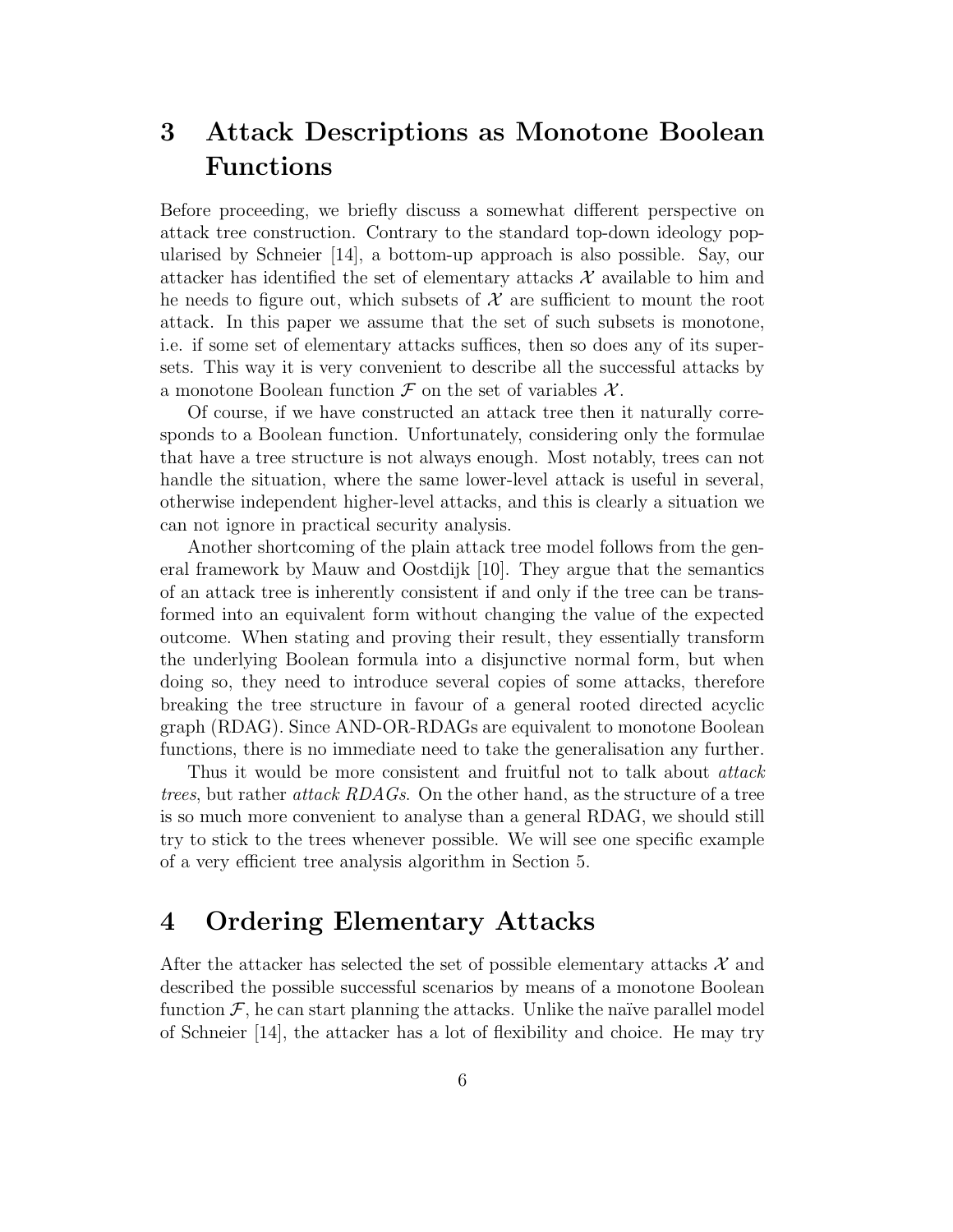some elementary attack first and based on its success or failure select the next elementary attack arbitrarily or even decide to stop attacking altogether (e.g. due to certain success or failure of the primary threat). Such a fully adaptive model is still too complicated to analyse with the current methods, thus we will limit the model to be semi-adaptive. I.e., we let the attacker to fix linear order of some elementary attacks in advance and assume that he tries them in succession, possibly skipping superfluous elementary attacks and stopping only if he knows that the Boolean value of  $\mathcal F$  has been completely determined by the previous successes and failures of elementary attacks.

The full strategy of the attacker will be the following.

- 1. Create an attack RDAG with the set of leaf nodes  $\mathcal{X} = \{X_1, X_2, \ldots, X_n\}.$
- 2. Select a subset  $S \subseteq \mathcal{X}$  materialising the primary threat and consider the corresponding subtree.
- 3. Select a permutation  $\alpha$  of S.
- 4. Based on the subtree and permutation  $\alpha$ , compute the expected outcome.
- 5. Maximise the expected outcome over all the choices of S and  $\alpha$ .

This paper is mostly concerned with item 4 in the above list, but doing so we must remember that when building a complete attack analysis tool, other items can not be disregarded either. Optimisations are possible, e.g. due to monotonicity there is no need to consider any subsets of attack suites that do not materialise the primary threat. Even more can be done along the lines of [8], Section 4.1, but these aspects remain outside of the scope of the current paper.

Since only one subset  $S$  and the corresponding subtree are relevant in the above step 4, we can w.l.o.g. assume that  $S = \mathcal{X}$ . The attacker's behaviour for permutation  $\alpha$  will be modelled as shown in Algorithm 1.

Consider the example attack tree depicted in Figure 1, where we assume  $\alpha = id$  for better readability.

The attacker starts off by trying the elementary attack  $X_1$ . Independent of whether it succeeds or fails, there are still other components needed to complete the root attack, so he tries  $X_2$  as well. If it fails, we see that the whole tree fails, so it does not make sense to try  $X_3$  and  $X_4$ . If both  $X_1$  and  $X_2$  have succeeded, we see that it is not necessary to try  $X_3$ , since  $X_1$  and  $X_3$ have a common OR-parent, so success or failure of  $X_4$  determines the final outcome. If  $X_1$  fails and  $X_2$  succeeds, we need the success of both  $X_3$  and  $X_4$  to complete the task; if one of them fails, we stop and accept the failure.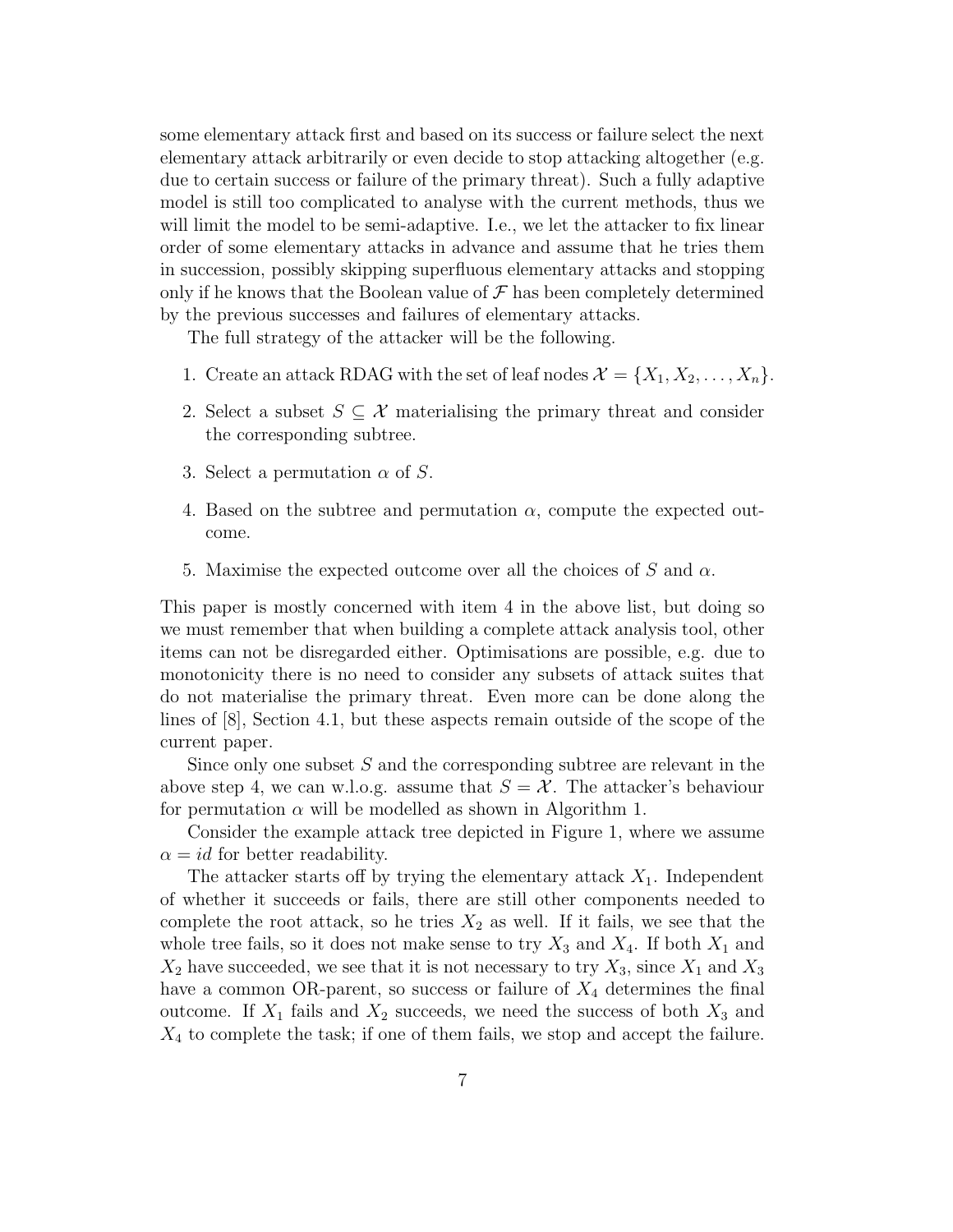#### Algorithm 1 Perform the attack

**Require:** The set of elementary attacks  $\mathcal{X} = \{X_1, X_2, \ldots, X_n\}$ , permutation  $\alpha \in S_n$  and a monotone Boolean formula F describing the attack scenarios 1: for  $i := 1$  to n do 2: Consider  $X_{\alpha(i)}$ 3: if success or failure of  $X_{\alpha(i)}$  has no effect on the success or failure of the root node then 4: Skip  $X_{\alpha(i)}$ 5: else 6: Try to perform  $X_{\alpha(i)}$ 7: if the root node succeeds or fails then 8: Stop 9: end if 10: end if 11: end for

The expected outcome of the attack based on permutation  $\alpha$  will be defined as

$$
\text{Outcome}_{\alpha} = p_{\alpha} \cdot \text{Gains} - \sum_{X_i \in \mathcal{X}} p_{\alpha,i} \cdot \text{Expenses}_i ,\tag{2}
$$

where  $p_{\alpha}$  is the success probability of the primary threat and  $p_{\alpha,i}$  denotes the probability that the node  $X_i$  is encountered during Algorithm 1. Before proceeding, we will prove that the expected outcome of Algorithm 1 does not depend on the specific form of the formula  $\mathcal{F}$ . This essentially gives us the compliance of our attack tree model in the framework of Mauw and Oostdijk [10]. Formally, we will state and prove the following theorem, similar to Proposition 1 in [8].

**Theorem 1** Let  $\mathcal{F}_1$  and  $\mathcal{F}_2$  be two monotone Boolean formulae such that  $\mathcal{F}_1 \equiv \mathcal{F}_2$ , and let  $\mathsf{Outcome}^1_\alpha$  and  $\mathsf{Outcome}^2_\alpha$  be the expected outcomes obtained *running Algorithm 1 on the corresponding formulae. Then*

 $\mathsf{Outcome}^1_\alpha = \mathsf{Outcome}^2_\alpha$  .

*Proof.* We can observe that Algorithm 1 really does not depend on the attack description having a tree structure, all the decisions to skip or stop can be taken based on the Boolean function  $\mathcal{F}$ . Assume we have already fixed the results of the elementary attacks  $X_{\alpha(1)}, \ldots, X_{\alpha(i-1)}$ . Then we see that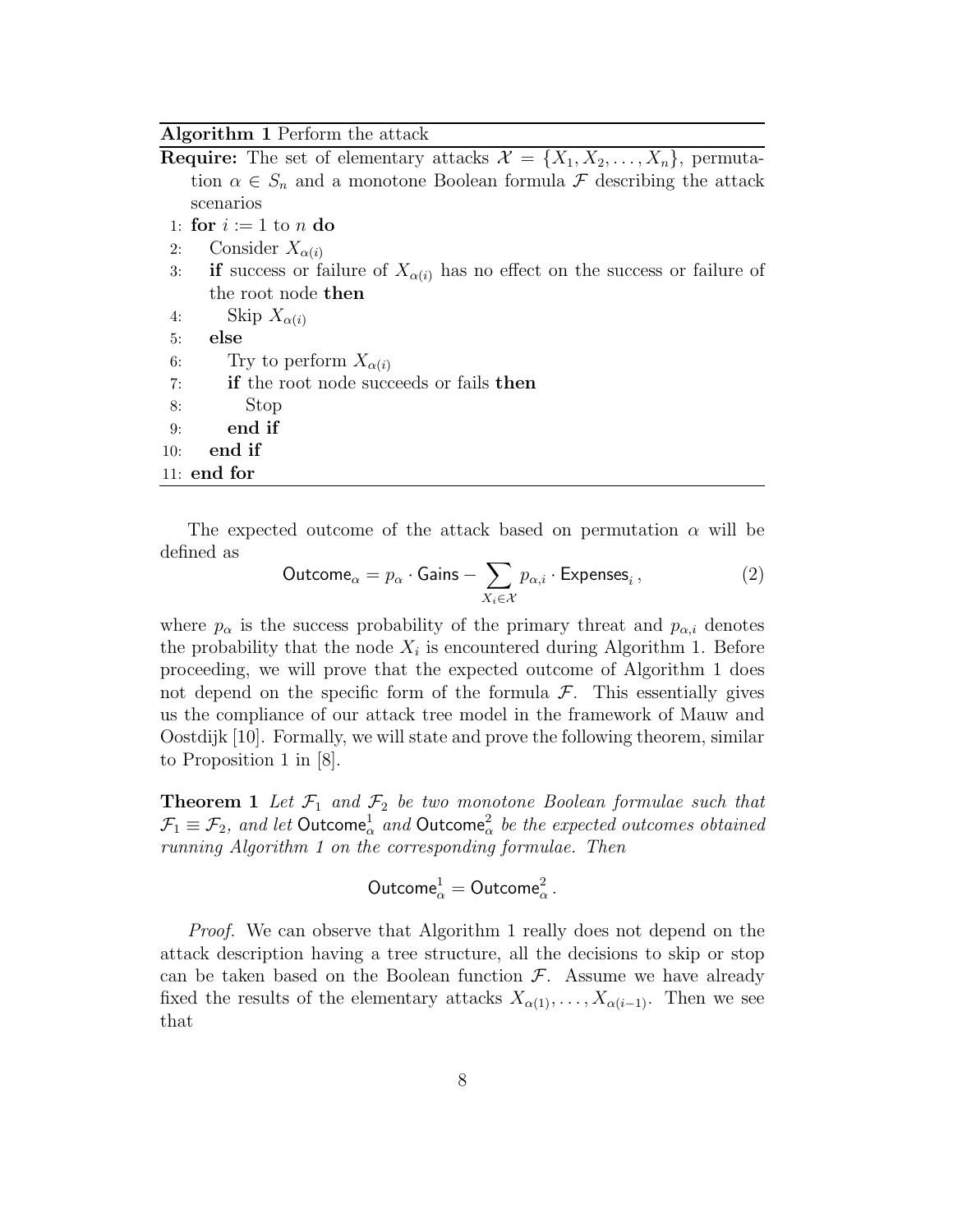

Figure 1: An example attack tree. The left-to-right ordering of the leaf nodes in the tree represents the permutation  $\alpha = id$  of the set  $\mathcal{X} =$  ${X_1, X_2, X_3, X_4}.$ 

• the node  $X_{\alpha(i)}$  may be skipped if for all the values of  $X_{\alpha(i+1)}, \ldots, X_{\alpha(n)}$ we have

$$
\mathcal{F}\left(X_{\alpha(1)},\ldots,X_{\alpha(i-1)},t,X_{\alpha(i+1)},\ldots,X_{\alpha(n)}\right)=
$$
\n
$$
=\mathcal{F}\left(X_{\alpha(1)},\ldots,X_{\alpha(i-1)},f,X_{\alpha(i+1)},\ldots,X_{\alpha(n)}\right),
$$

• there is no need to proceed with Algorithm 1 after the node  $X_{\alpha(i)}$  if for all the values of  $X_{\alpha(i+1)}, \ldots, X_{\alpha(n)}$  we have

$$
\mathcal{F}\left(X_{\alpha(1)},\ldots,X_{\alpha(i-1)},X_{\alpha(i)},X_{\alpha(i+1)},\ldots,X_{\alpha(n)}\right)=t
$$

or

$$
\mathcal{F}\left(X_{\alpha(1)},\ldots,X_{\alpha(i-1)},X_{\alpha(i)},X_{\alpha(i+1)},\ldots,X_{\alpha(n)}\right)=f.
$$

 $\Box$ 

Thus, our serial model for attack trees follows the guidelines given in Section 3 and it really is safe to talk about Boolean functions describing the attack scenarios.

Next we will show formally that introducing order to the elementary attacks really increases the attacker's expected outcome. Comparing (2) to (1) we get the following theorem.

**Theorem 2** Let F be a monotone Boolean function on  $n \geq 2$  variables *describing the attack scenarios. Let*  $\text{Outcome}_{\alpha}$  *be defined by (2) and let*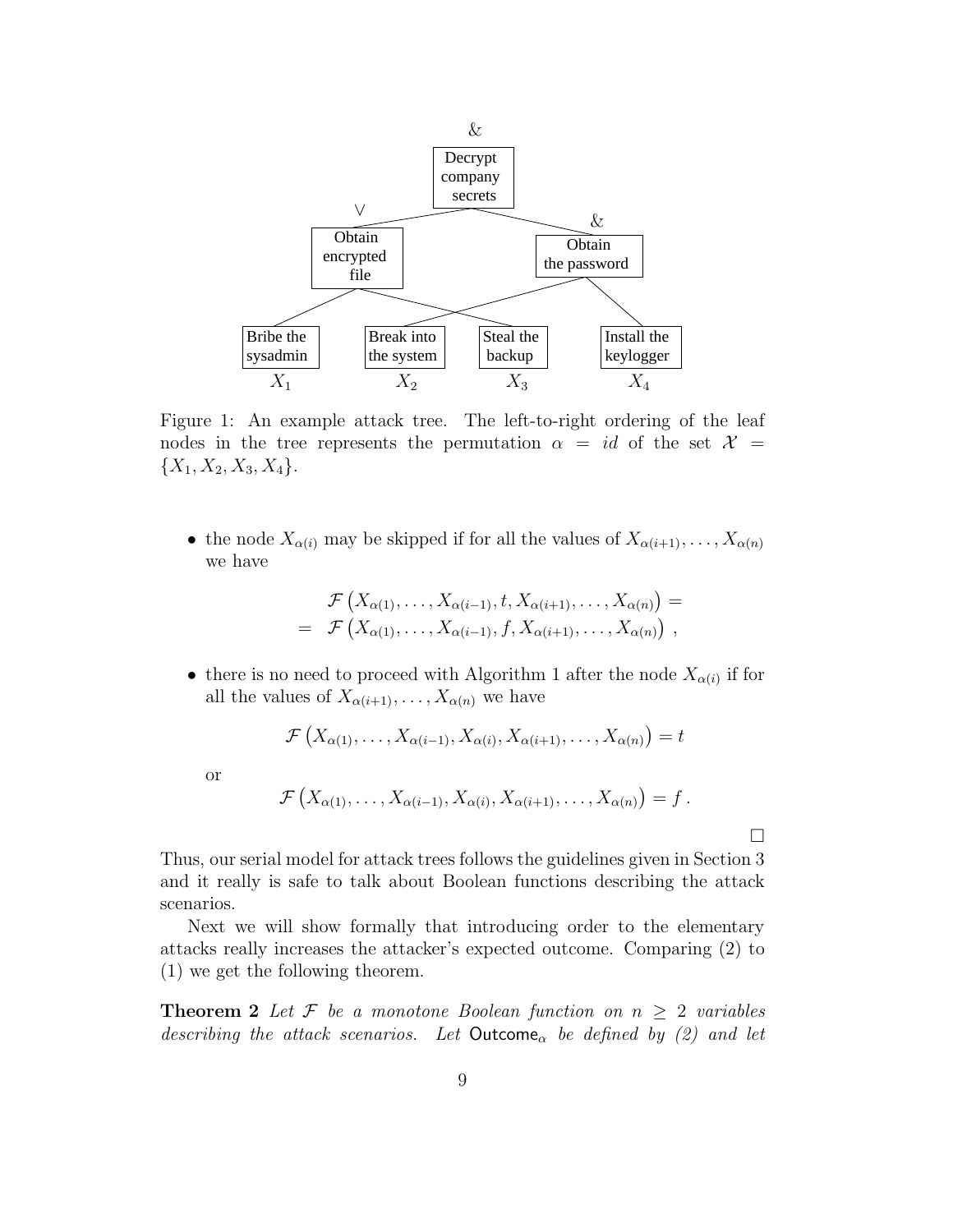Outcome<sub>X</sub> be defined by (1) for  $S = X$ . Then we have

$$
Outcome_{\alpha} \geq Outcome_{\mathcal{X}}.
$$
 (3)

*If for all the elementary attacks*  $X_i$   $(i = 1, \ldots, n)$  one also has  $\text{Expenses}_i > 0$ , *then strict inequality holds in (3).*

*Proof.* First we note that by [8] we can compute the success probability of the attacker as follows:

$$
p_{\mathcal{X}} = \sum_{\substack{S \subseteq \mathcal{X} \\ \mathcal{F}(S := \text{true}) = \text{true}}} \prod_{X_i \in S} p_i \prod_{X_j \in \mathcal{X} \setminus S} (1 - p_j),
$$

where  $\mathcal{F}(S := \text{true})$  denotes evaluation of the Boolean function  $\mathcal{F}$ , when all the variables of S are assigned the value true and all others the value false. This is exactly the total probability of all the successful branches of Algorithm 1 and thus  $p_{\chi} = p_{\alpha}$  (implying that  $p_{\alpha}$  is actually independent of  $\alpha$ ). We also have that  $\forall i \, p_{\alpha,i} \leq 1$  and hence the inequality (3) follows.

Assume now that for all  $X_i$  we have Expenses<sub>i</sub>  $> 0$ . Then in order to prove that strict inequality holds in (3), we need to show that there exists such an index i that  $p_{\alpha,i} < 1$ . Consider the elementary attack  $X_{\alpha(n)}$  that the attacker is supposed to try last. If there exists an evaluation of the Boolean variables  $X_{\alpha(1)}, \ldots, X_{\alpha(n-1)}$  such that

$$
\mathcal{F}\left(X_{\alpha(1)},\ldots,X_{\alpha(n-1)},t\right)=\mathcal{F}\left(X_{\alpha(1)},\ldots,X_{\alpha(n-1)},f\right),
$$

then  $X_{\alpha(n)}$  is superfluous in this scenario and hence  $p_{\alpha,n} < 1$ .

If on the other hand we have

$$
\mathcal{F}\left(X_{\alpha(1)},\ldots,X_{\alpha(n-1)},t\right)\neq\mathcal{F}\left(X_{\alpha(1)},\ldots,X_{\alpha(n-1)},f\right)
$$

for all evaluations of  $X_{\alpha(1)}, \ldots, X_{\alpha(n-1)}$ , then due to monotonicity of  $\mathcal F$  we can only have that

$$
\mathcal{F}\left(X_{\alpha(1)},\ldots,X_{\alpha(n-1)},f\right)=f
$$

and

$$
\mathcal{F}\left(X_{\alpha(1)},\ldots,X_{\alpha(n-1)},t\right)=t\,,
$$

implying  $\mathcal{F}(Y_1,\ldots,Y_n) \equiv Y_n$ . But in this case all the elementary attacks before the last one get skipped, so  $p_{\alpha,1} = \ldots = p_{\alpha,n-1} = 0.$ 

Thus, introducing ordering of the elementary attacks is guaranteed to give at least as good a result to the attacker as the routine described in [8]. In the interesting case, when all attack components have positive expenses, the attacker's expected outcome is strictly larger.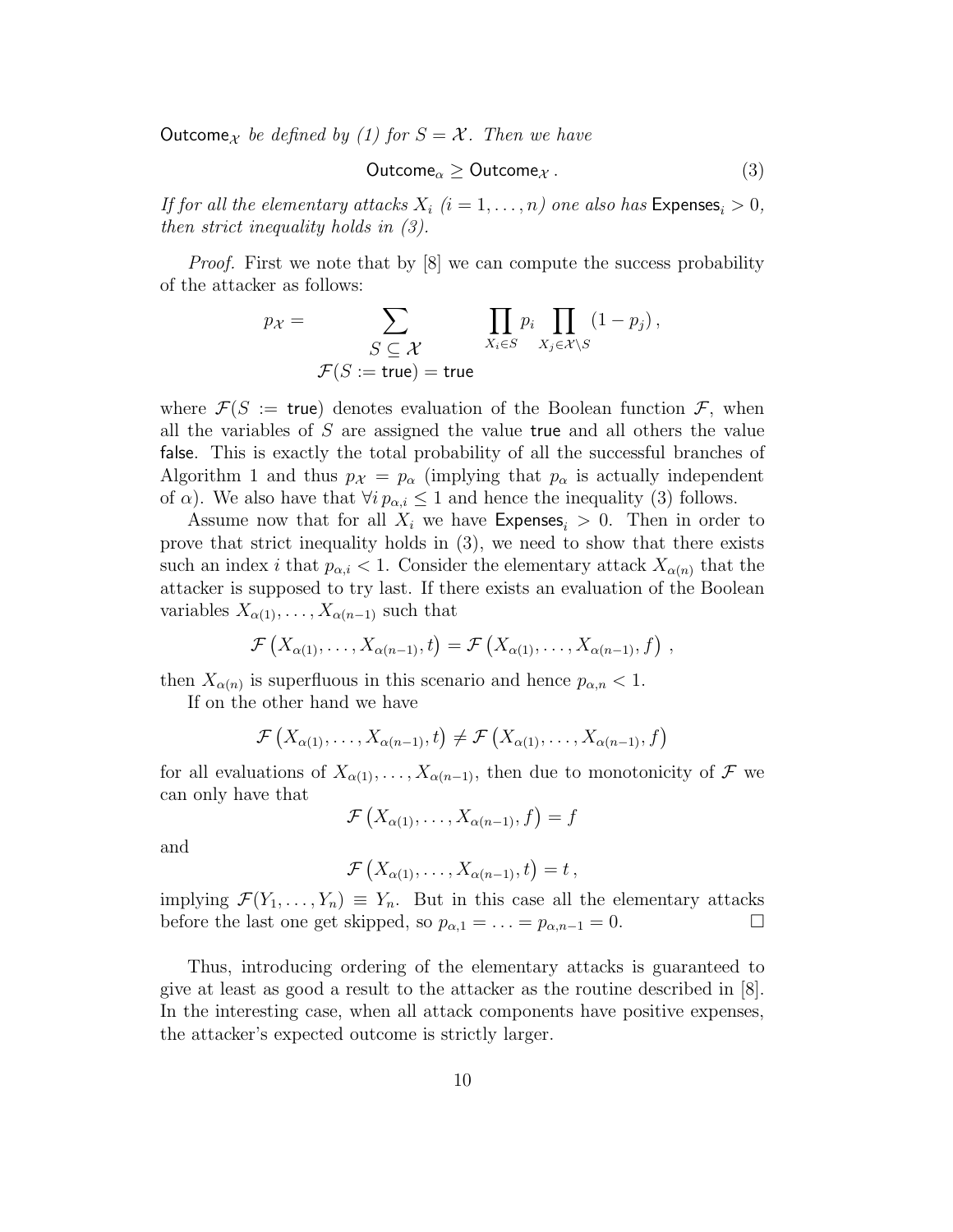#### 5 Computing the Expected Outcome

There are  $n + 1$  parameters that need to be computed in order to find the expected outcome using the formula  $(2)$  – the total success probability  $p_{\alpha}$  and the probabilities  $p_{\alpha,i}$  that the node  $X_i$  is encountered during Algorithm 1. It turns out that there is an efficient algorithm for computing these quantities provided that the given monotone Boolean function can actually be described by a tree. In what follows we will also assume that the tree is binary, but this restriction is not a crucial one.

So let us have an attack tree with the leaf nodes  $X_1, \ldots, X_n$  and the corresponding success probabilities  $p_i$ ,  $i = 1, \ldots, n$ . We will assume that all these probabilities are independent and consider the permutation  $\alpha \in S_n$ . In order to explain the algorithm we first introduce three extra parameters to each node Y, namely Y.t, Y.f and Y.u showing the probabilities that the node has been proven to be respectively true, false or yet undefined in the course of the analysis. Initially, we may set  $Y_t = Y_t f = 0$  and  $Y_t u = 1$  for all the nodes and the algorithm will work by incrementally adjusting these values, so that in the end of the process we will have  $R \cdot t = p_{\alpha}$  for the root node R. Throughout the computations we will of course retain the invariant  $Y.t + Y.f + Y.u = 1$  for all the nodes Y, hence one of these parameters is actually superfluous. In the presentation version of the algorithm we will drop the parameter  $Y.u$ , even though it actually plays the central role.

Going back to the high-level description of Algorithm 1, we see that the most difficult step is step 3, where the attacker is supposed to find out whether the next elementary attack in his list may have any effect on the success or failure of the root node. Elementary attack does not have any effect iff there is a node on the path from that particular leaf to the root that has already been proven to be true or false. Thus the next elementary attack should be tried iff all the nodes on this path are undefined – and this is precisely the event that gives us the required probability  $p_{\alpha,i}$ .

Let the path from root R to the leaf  $X_i$  then be  $(Y_0 = R, Y_1, \ldots, Y_m = X_i)$ . Thus, we need to compute the probability

$$
p_{\alpha,i} = \Pr[Y_0 = u \& Y_1 = u \& \dots \& Y_m = u] =
$$
  
\n
$$
= \Pr[Y_0 = u | Y_1 = u, \dots, Y_m = u] \cdot
$$
  
\n
$$
\cdot \Pr[Y_1 = u | Y_2 = u, \dots, Y_m = u] \cdot \dots
$$
  
\n
$$
\dots \cdot \Pr[Y_{m-1} = u | Y_m = u] \cdot \Pr[Y_m = u] =
$$
  
\n
$$
= \Pr[Y_0 = u | Y_1 = u] \cdot \Pr[Y_1 = u | Y_2 = u] \cdot \dots
$$
  
\n
$$
\dots \cdot \Pr[Y_{m-1} = u | Y_m = u] \cdot \Pr[Y_m = u]
$$
 (4)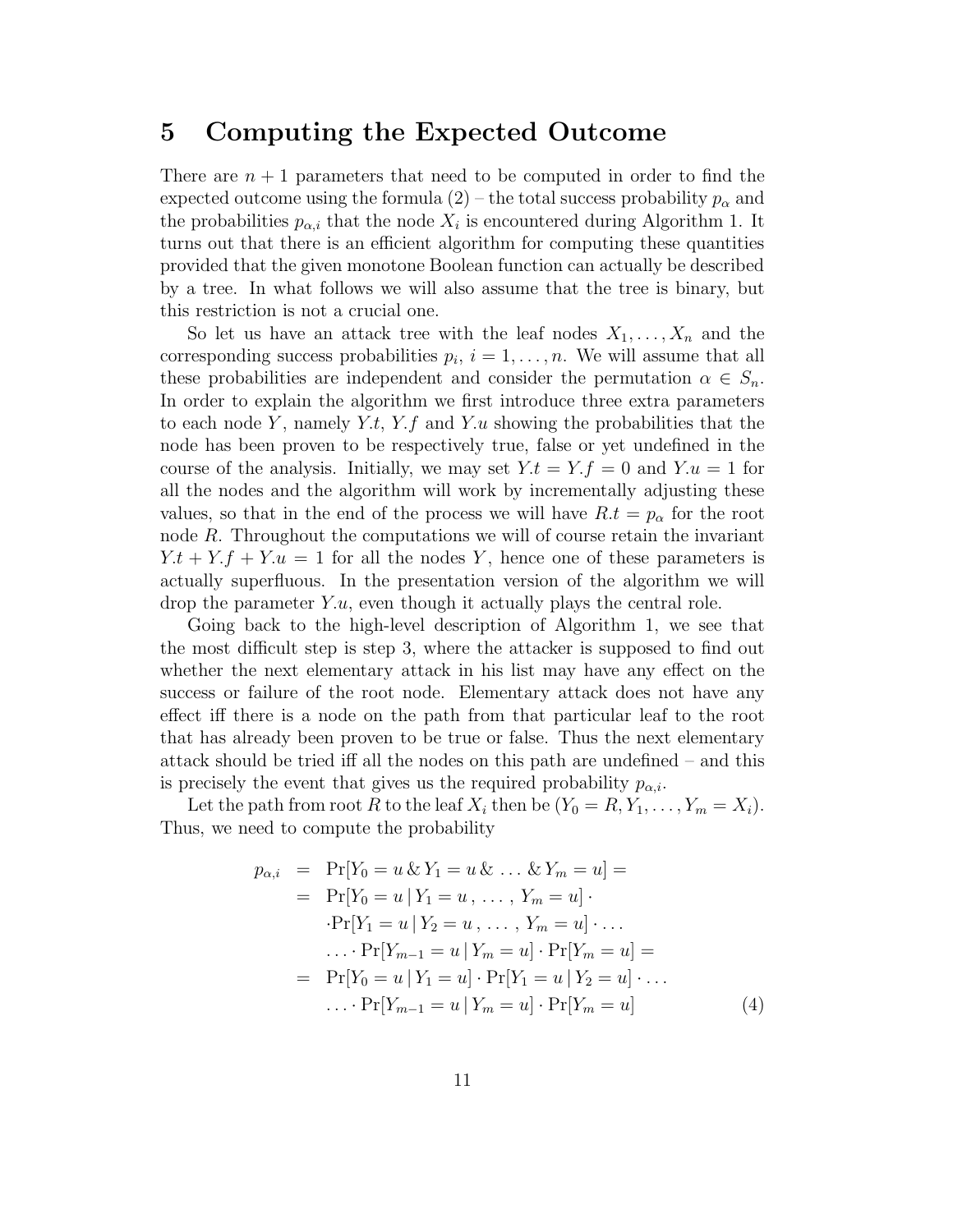The equations

$$
Pr[Y_k = u | Y_{k+1} = u, ..., Y_m = u] = Pr[Y_k = u | Y_{k+1} = u]
$$

hold due to the tree structure of our underlying RDAG and the independence assumption of the elementary attacks. In (4) we have  $Pr[Y_m = u] = Pr[X_i = u]$  $u$  = 1 and all the other probabilities are of the form  $Pr[Y_k = u | Y_{k+1} =$ u. Hence, we need to evaluate the probability that the parent node  $Y_k$ is undefined assuming that one of its children,  $Y_{k+1}$ , is undefined. This probability now depends on whether  $Y_k$  is an AND- or OR-node. If  $Y_k$  is an AND-node and  $Y_{k+1}$  is undefined, then so is  $Y_k$ , if its other child Z is either true or undefined, which is the case with probability  $Z.t + Z.u = 1 - Z.f$ . Similarly, if  $Y_k$  is an OR-node and  $Y_{k+1}$  is undefined, then so is  $Y_k$ , if its other child  $Z$  is either false or undefined, which is the case with probability  $Z.f + Z.u = 1 - Z.t.$ 

This way, (4) gives an efficient way of computing  $p_{\alpha,i}$  assuming that the current parameters of the internal nodes of the tree are known. Hence, we need the routines to update these as well. These routines are straightforward. If the elementary attack  $X_i$  is tried, only the parameters of the nodes on the path  $(Y_m = X_i, \ldots, Y_1, Y_0 = R)$  from that leaf to the root need to be changed. We do it by first setting  $Y_m.t = p_i$ ,  $Y_m.f = 1 - p_i$  and  $Y_m.u = 0$  and then proceed towards the root. If the node we encounter is AND-node A with children  $B$  and  $C$ , we set

$$
A.t = B.t \cdot C.t, \qquad (5)
$$

$$
A.f = B.f + C.f - B.f \cdot C.f , \qquad (6)
$$

and if we encounter an OR-node  $A$  with children  $B$  and  $C$ , we set

$$
A.t = B.t + C.t - B.t \cdot C.t, \qquad (7)
$$

$$
A.f = B.f \cdot C.f. \tag{8}
$$

As noted above, we see that the quantities  $Y_{\cdot}u$  are actually never needed in the computations.

This way we get the full routine described as Algorithm 2.

Algorithm 2 is very efficient. In order to compute the  $n + 1$  necessary probabilities, it makes one run through all the leaves of the tree and at each run the path from the leaf to the root is traversed twice. Since the number of vertices on such a path in a (binary) tree can not be larger than the number of leaves n, we get that the worst-case time complexity of Algorithm 2 is  $O(n^2)$ . If the tree is roughly balanced, this estimate drops even to  $O(n \log n)$ . This is a huge performance increase compared to a naïve algorithm that one could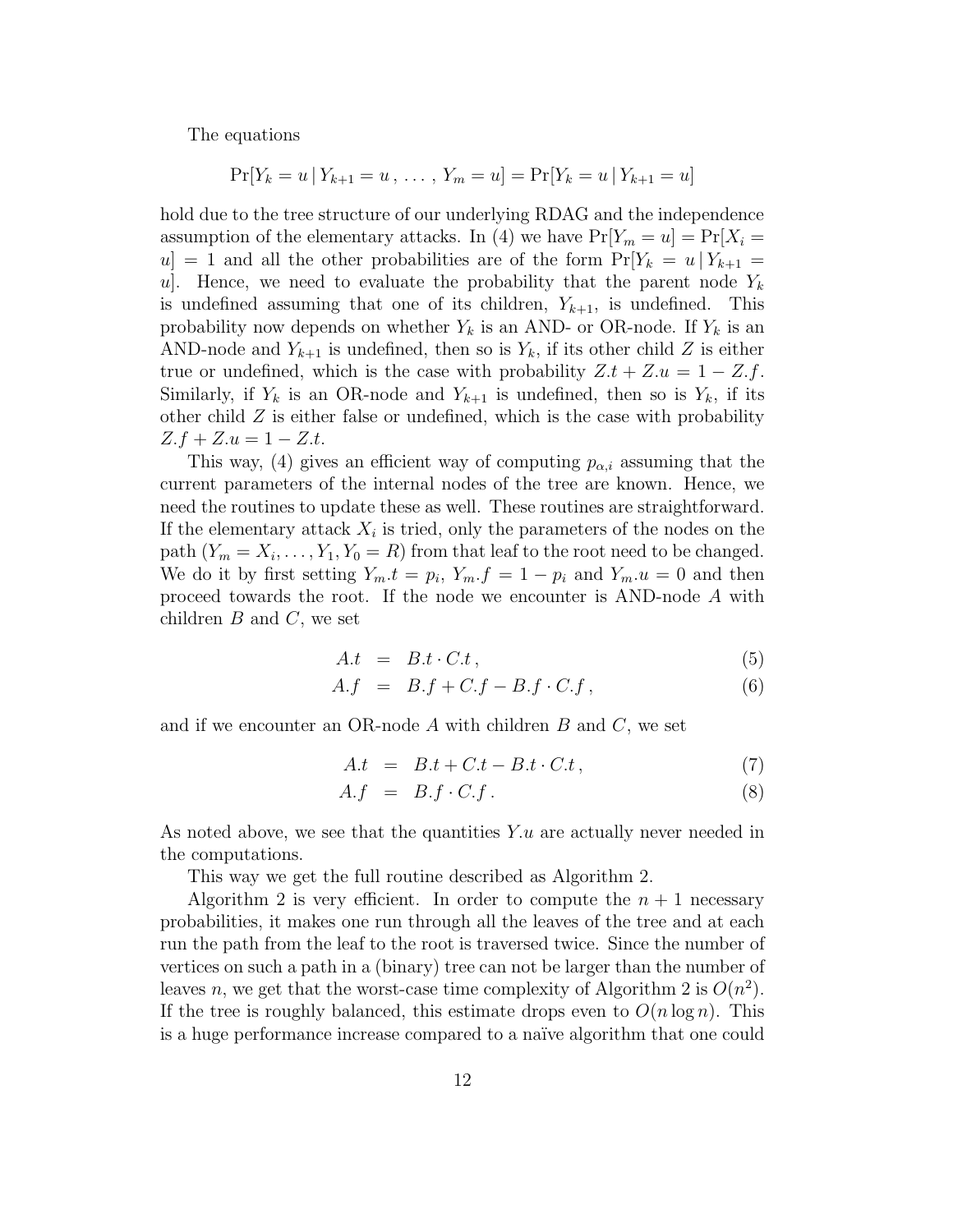**Algorithm 2** Computing the probabilities  $p_{\alpha,i}$ 

**Require:** An attack tree with leaf set  $\mathcal{X} = \{X_1, X_2, \ldots, X_n\}$  and a permutation  $\alpha \in S_n$ **Ensure:** The probabilities  $p_{\alpha,i}$  for  $i = 1, 2, \ldots, n$ 1: for all  $Z \in \{X_1, \ldots, X_n\}$  do 2:  $Z.t := 0, Z.f := 0$ 3: end for 4: for  $i := 1$  to n do 5: Find the path  $(Y_0, Y_1, \ldots, Y_m)$  from the root  $Y_0 = R$  to the leaf  $Y_m =$  $X_{\alpha(i)}$ 6:  $p_{\alpha,\alpha(i)} := \prod_{j=1}^m (1 - Z_j.a)$ , where  $Z_j$  is the sibling node of  $Y_j$  and  $a = \begin{cases} t, & \text{if } Y_{j-1} \text{ is an OR-node,} \\ t, & \text{if } V \text{ is an AND node.} \end{cases}$ f, if  $Y_{j-1}$  is an AND-node 7:  $X_{\alpha(i)} \cdot t = p_{\alpha(i)}$ 8:  $X_{\alpha(i)} \cdot f = 1 - p_{\alpha(i)}$ 9: Update the parameters of the nodes  $Y_{m-1}, Y_{m-2}, \ldots, Y_0$  according to formulae  $(5)-(8)$ 10: end for

design based on the complete attack scenario analysis described after Figure 1 in Section 4. We studied the naïve algorithm and it turns out that it is not only worst-case exponential, but also average-case exponential [9].

Of course, as noted in Section 4, Algorithm 2 is only one building block in the whole attack tree analysis. In order to find out the best attack strategy of the attacker, we should currently consider all the subsets of  $\mathcal X$  and all their permutations. Optimisation results presented in [7] give a strong indication that a vast majority of the possible cases can actually be pruned out, but these methods remain outside of the scope of the current paper.

## 6 Conclusions and Further Work

In this paper we studied the effect of introducing a temporal order of elementary attacks into the attacker's decision making process together with some flexibility in retreating of some of them. It turns out that taking temporal dependencies into account allows the attacker to achieve better expected outcomes and as such, it brings the attack tree model one step closer to the reality. This reality comes for a price of immense increase in computational complexity, if we want to compute the attacker's exact outcome by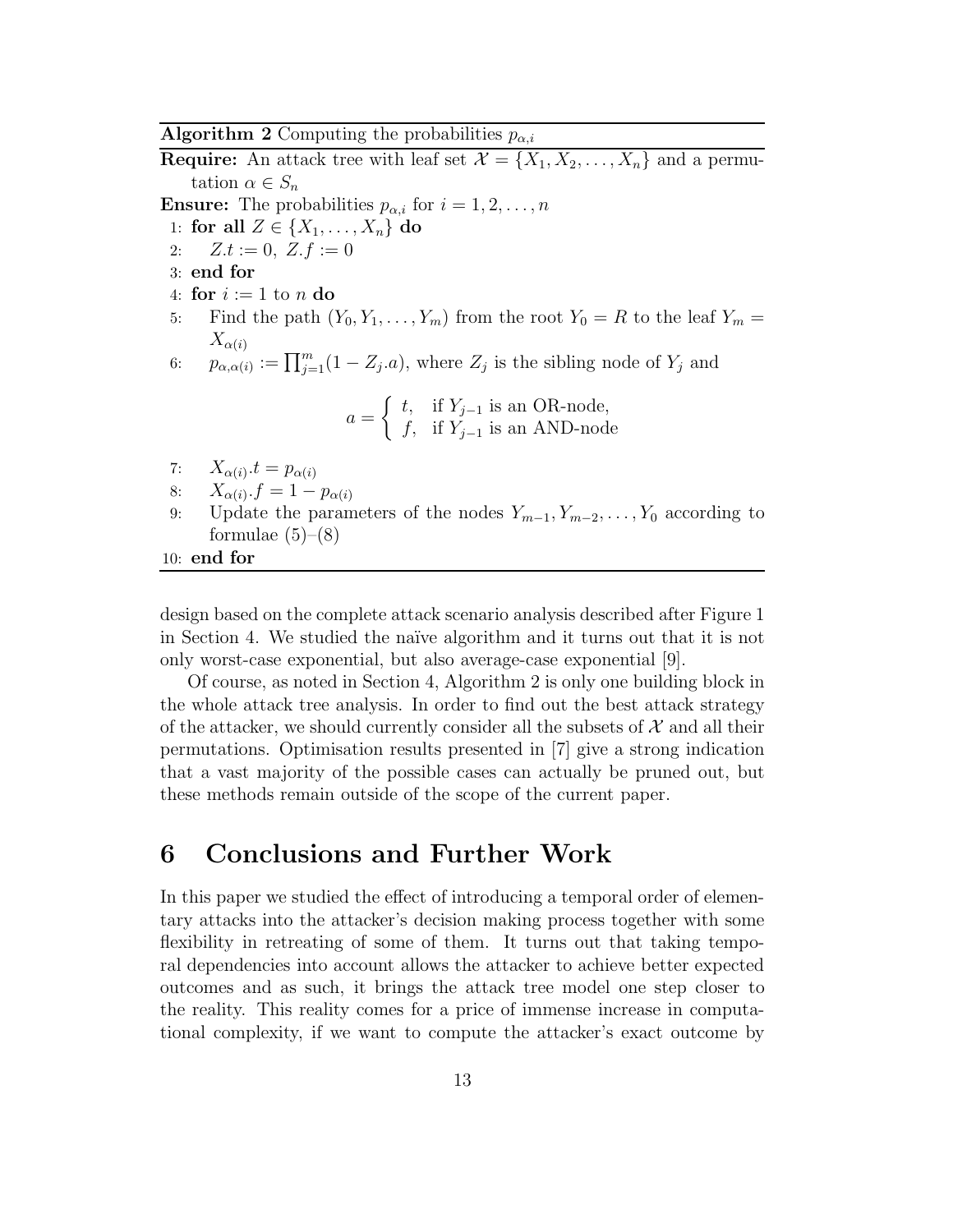considering all the possible scenarios in a naïve way.

Thus there are two main challenges for the future research. First, one may try to come up with optimisations to the computational process and in this paper we showed one possible optimisation which works well for attack trees. The second approach is approximation. In attack tree analysis we are usually not that much interested in the exact maximal outcome of the attacker, but we rather want to know whether it is positive or negative. This observation gives us huge potential for rough estimates, which still need to be studied, implemented and tried out in practice.

In this paper we limited ourselves to a semi-adaptive model, where the attacker is bound to the predefined order of elementary attacks and may only choose to drop some of them. Fully adaptive case where the attacker may choose the next elementary attack freely is of course even more realistic, but it is currently too complicated to analyse. Our model is also non-blocking in the sense that there are no elementary attacks, failure of which would block execution of the whole tree. However, in practice it happens that when failing some attack, the attacker might get jailed and is unable to carry on. Hence, future studies in the area of adaptive and possibly-blocking case are necessary.

As a little technical contribution we also discussed the somewhat inevitable generalisation of attack trees to RDAGs, but our results also show that whenever possible, we should still stick to the tree structure. Possible optimisations of RDAG-based algorithms remain the subject for future research as well.

## 7 Acknowledgments

The authors are grateful to Margus Niitsoo for his collaboration and helpful comments.

#### References

- [1] Ahto Buldas, Peeter Laud, Jaan Priisalu, Märt Saarepera, and Jan Willemson. Rational Choice of Security Measures via Multi-Parameter Attack Trees. In *Critical Information Infrastructures Security. First International Workshop, CRITIS 2006*, volume 4347 of *LNCS*, pages 235–248. Springer, 2006.
- $[2]$  Ahto Buldas and Triinu Mägi. Practical security analysis of e-voting systems. In A. Miyaji, H. Kikuchi, and K. Rannenberg, editors, *Advances*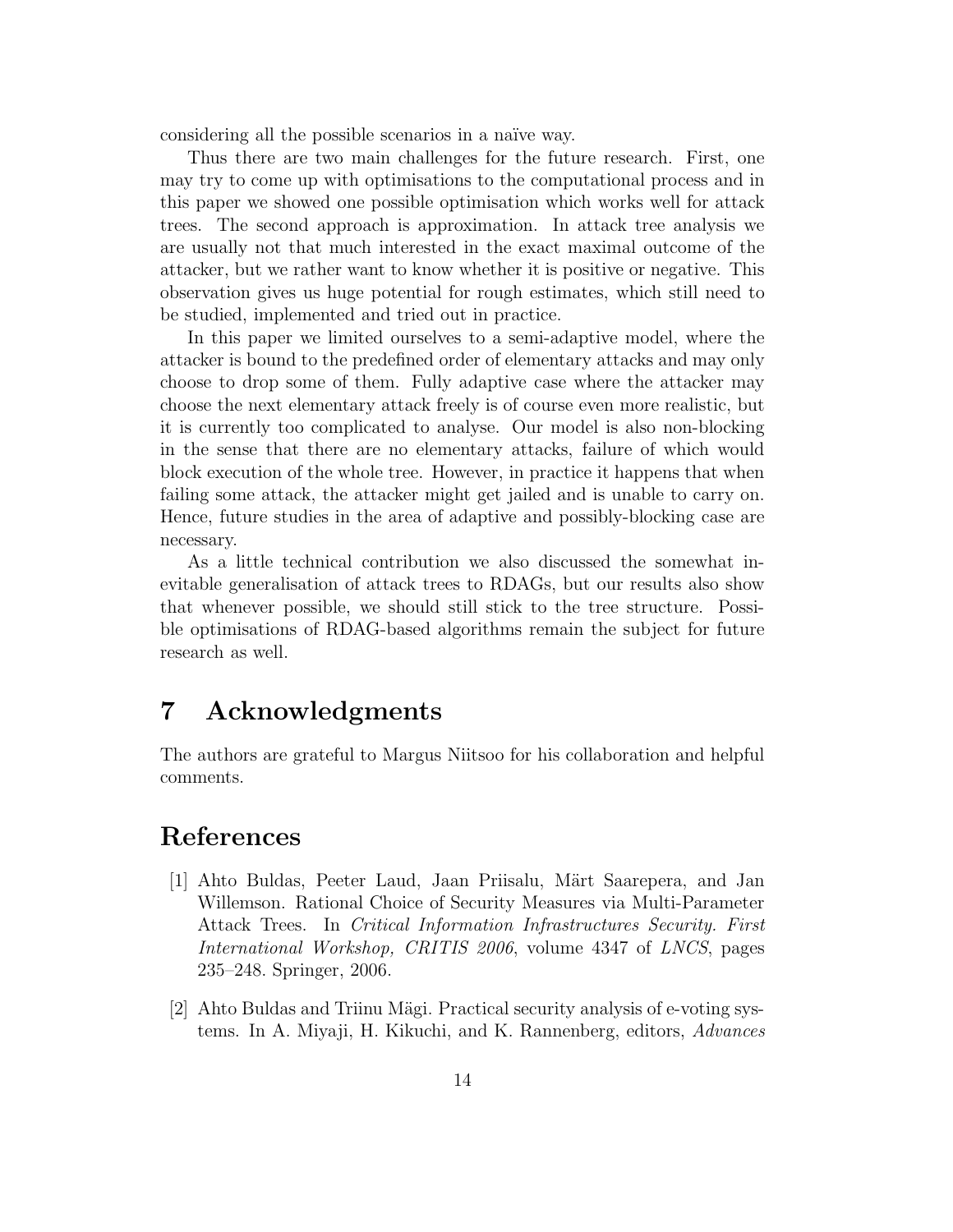*in Information and Computer Security, Second International Workshop on Security, IWSEC*, volume 4752 of *LNCS*, pages 320–335. Springer, 2007.

- [3] E.J. Byres, M. Franz, and D. Miller. The use of attack trees in assessing vulnerabilities in SCADA systems. In *International Infrastructure Survivability Workshop (IISW'04), IEEE, Lisbon, Portugal*, 2004.
- [4] S. Convery, D. Cook, and M. Franz. An attack tree for the border gateway protocol. IETF Internet draft, Feb 2004. Available at http://www.ietf.org/proceedings/04aug/I-D/ draft-ietf-rpsec-bgpattack-00.txt.
- [5] Kenneth S. Edge. *A Framework for Analyzing and Mitigating the Vulnerabilities of Complex Systems via Attack and Protection Trees*. PhD thesis, Air Force Institute of Technology, Ohio, 2007.
- [6] Jeanne H. Espedahlen. Attack trees describing security in distributed internet-enabled metrology. Master's thesis, Department of Computer Science and Media Technology, Gjøvik University College, 2007.
- [7] Aivo Jürgenson and Jan Willemson. Processing multi-parameter attacktrees with estimated parameter values. In A. Miyaji, H. Kikuchi, and K. Rannenberg, editors, *Advances in Information and Computer Security, Second International Workshop on Security, IWSEC*, volume 4752 of *LNCS*, pages 308–319. Springer, 2007.
- [8] Aivo Jürgenson and Jan Willemson. Computing exact outcomes of multi-parameter attack trees. In *On the Move to Meaningful Internet Systems: OTM 2008*, volume 5332 of *LNCS*, pages 1036–1051. Springer, 2008.
- [9] Aivo Jürgenson and Jan Willemson. Ründepuud: pooladaptiivne mudel ja ligikaudsed arvutused (in Estonian). Technical Report T-4-4, Cybernetica, Institute of Information Security, 2009. http://research.cyber.ee/.
- [10] Sjouke Mauw and Martijn Oostdijk. Foundations of attack trees. In Dongho Won and Seungjoo Kim, editors, *International Conference on Information Security and Cryptology – ICISC 2005*, volume 3935 of *LNCS*, pages 186–198. Springer, 2005.